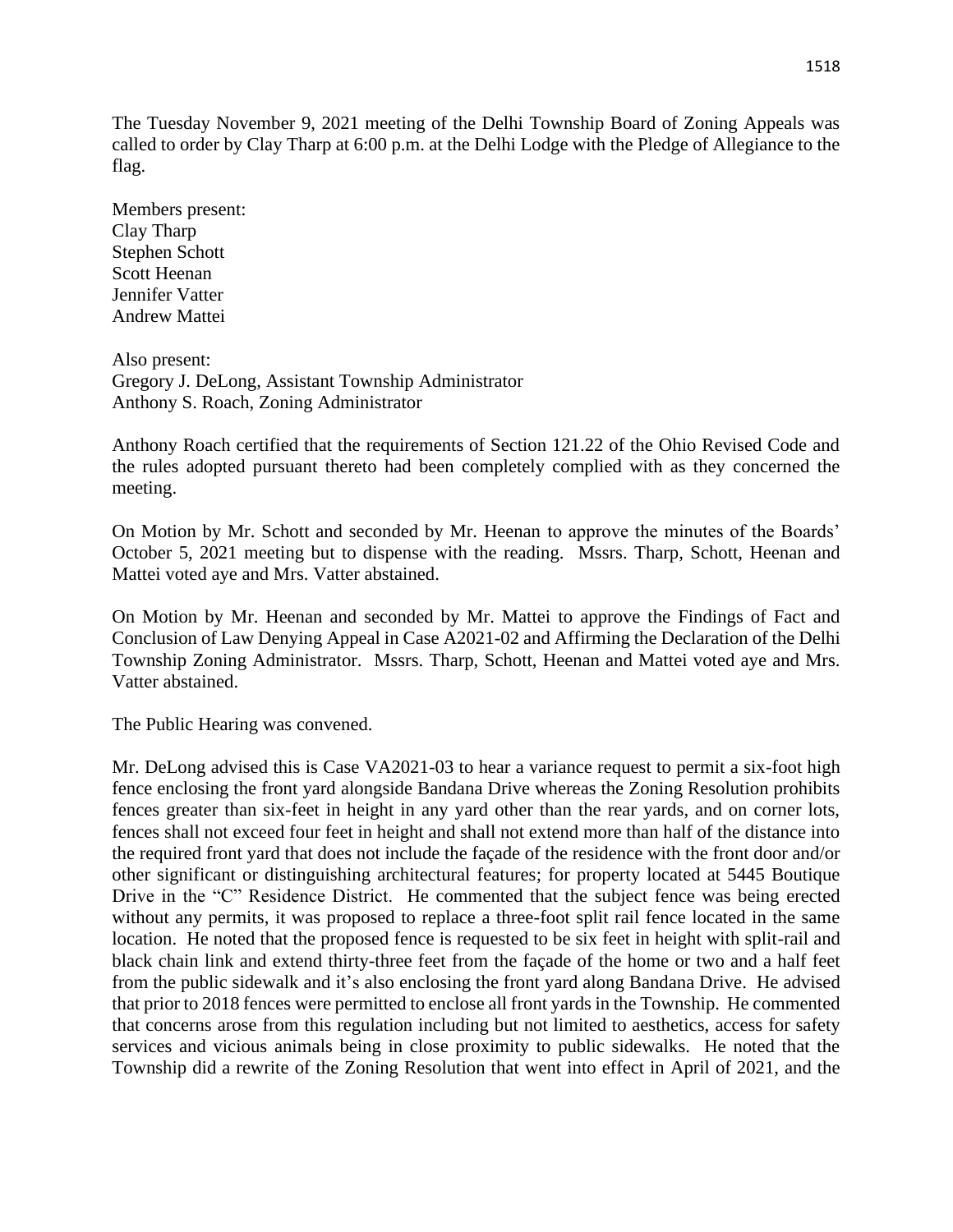new regulations allows for fences to go half the distance into the front yard for the non-main side of the home.

Ryan Lee (sworn), 5445 Boutique Court advised he is not worried about keeping the fence at six feet and would lower it down to four feet. He commented that the fence had been there for twentyseven years and was like to keep the fence in the same location. He noted that he does not want to lose the square footage in the rear yard.

Stephanie Lee (sworn), 5445 advised she did not know she needed a permit to replace the fence. She commented that had she know that she was not allowed to take it down and replace as it was; she would have just left it alone.

To Mr. Tharp's question as to was the denial being because of the placement or the height of the fence Mr. DeLong advised it was both.

To Mr. Heenan's question as to with the old fence falling down, was there a way they could have repaired the fence without losing the grandfather status. Mr. DeLong advised they could have as long as they repaired a little bit at a time.

To Mr. Heenan's question as to if they would have removed the whole fence and put up the same fence back up would the Township be recommending, we grant the variance Mr. DeLong advised we would be here because they removed the entire fence, therefore the grandfathered clause is lost.

To Mr. Heenan's question as to if they would have taken one post out at a time would that have been fine. Mr. DeLong responded in the affirmative.

To Mr. Tharp's question as to if they would have only replaced three -fourths of the fence would the only violation be the height of the fence. Mr. DeLong responded in the affirmative.

Mr. Lee advised the fence is 2.5 feet away from the public sidewalk.

To Mr. Schott's question as to what would the distance be if the fence was properly installed. Mr. Roach advise it would be about fifteen feet from the back corner of the house.

To Mr. Tharp's question as to why did you choose to put up a six-foot fence as opposed to a fourfoot fence. Mr. Lee advised he felt it was safer.

Mr. Heenan advised he is leaning to grant the variance in part to allow the repaired/new fence as long as it matches the old fence that was taken down.

Mrs. Vatter advised she agrees with Mr. Heenan.

To Mr. Tharp's question as to would you be willing to bring the fence down to 4 feet. Mr. Lee responded in the affirmative.